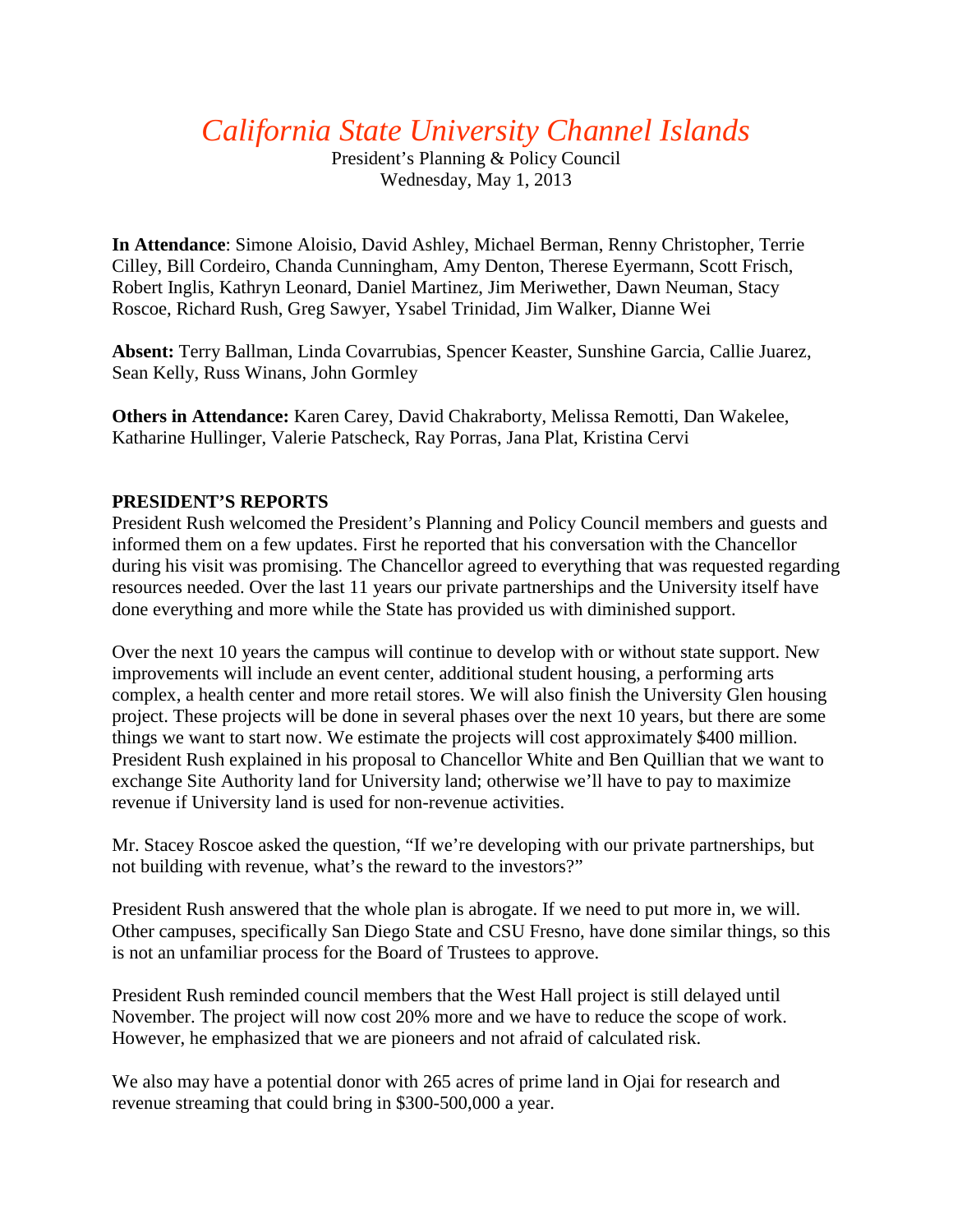# **POLICY**

**Consent**

# • **FA.43.002—Policy on Motor Vehicle Use (Katharine Hullinger)**

Katharine explained that there are no substantive changes to the policy. Policy is approved.

### **Recommendation: Policy on Driving and Parking on Campus Property (Ray Porras)**

This policy is a second read. Ray Porras reported that he had received no emails or feedback from council members, so it is ready for a vote. Bill Cordeiro motioned to approve the policy and David Ashley seconded it. All council members were in favor.

## **Recommendation: Policy on Procurement (Valerie Patscheck)**

This policy is a second read. Valerie said that she received no responses or feedback, but noted the new statement under the Text section of the policy. David Ashley motioned to approve the policy and Bill Cordeiro seconded it. All council members were in favor.

#### **Discussion: Policy on Access Management and Facility Security (Dave Chakraborty)**

This policy is a first reading. Dave welcomed any comments and questions from the council as they read through the policy.

#### **Discussion: Policy on University Space Allocation (Dawn Neuman/Ysabel Trinidad)**

This policy is a first reading. Dawn explained that one issue is competing entities. The Space Committee is trying to put together a first draft. In the meantime, she encourages everyone to use the tentative Space Request Form. Dawn asked the council to review this policy and contact her with any questions.

## **Discussion: Policy on Instructionally Related Activities Funding (Jana Plat/Kristina Cervi)**

Jana Plat is the current chair of IRA Committee, and Kristina will be her successor next year. This is a first reading of the policy. Bill Cordeiro asked "why change the structure?" Jana explained that this came from the Student Fee Advisory Committee and this policy will now stand on its own. Jim Meriwether asked why they removed the reference to the Education Code in the Text section, point 2. Dan Wakelee responded that the background section refers to the Education Code. Jana also mentioned that the Education Code was moved to the Exhibits section of the policy. Jana welcomed any comments from the council and asked them to be directed to Kristina.

## **STRATEGIC PLANNING**

# **Strategic Resource Planning Task Force Update (Ysabel Trinidad)**

Ysabel Trinidad reported that since the last PPPC meeting in March, the Chancellor's Office has issued the allocation requisitions to campus. We found out that we will have 117 FTE next year, which allows us some tweaking on enrollment growth with the variable for the straw budget. We can cover needs with fixed costs, leaving the leftovers to be used for strategic investments. We